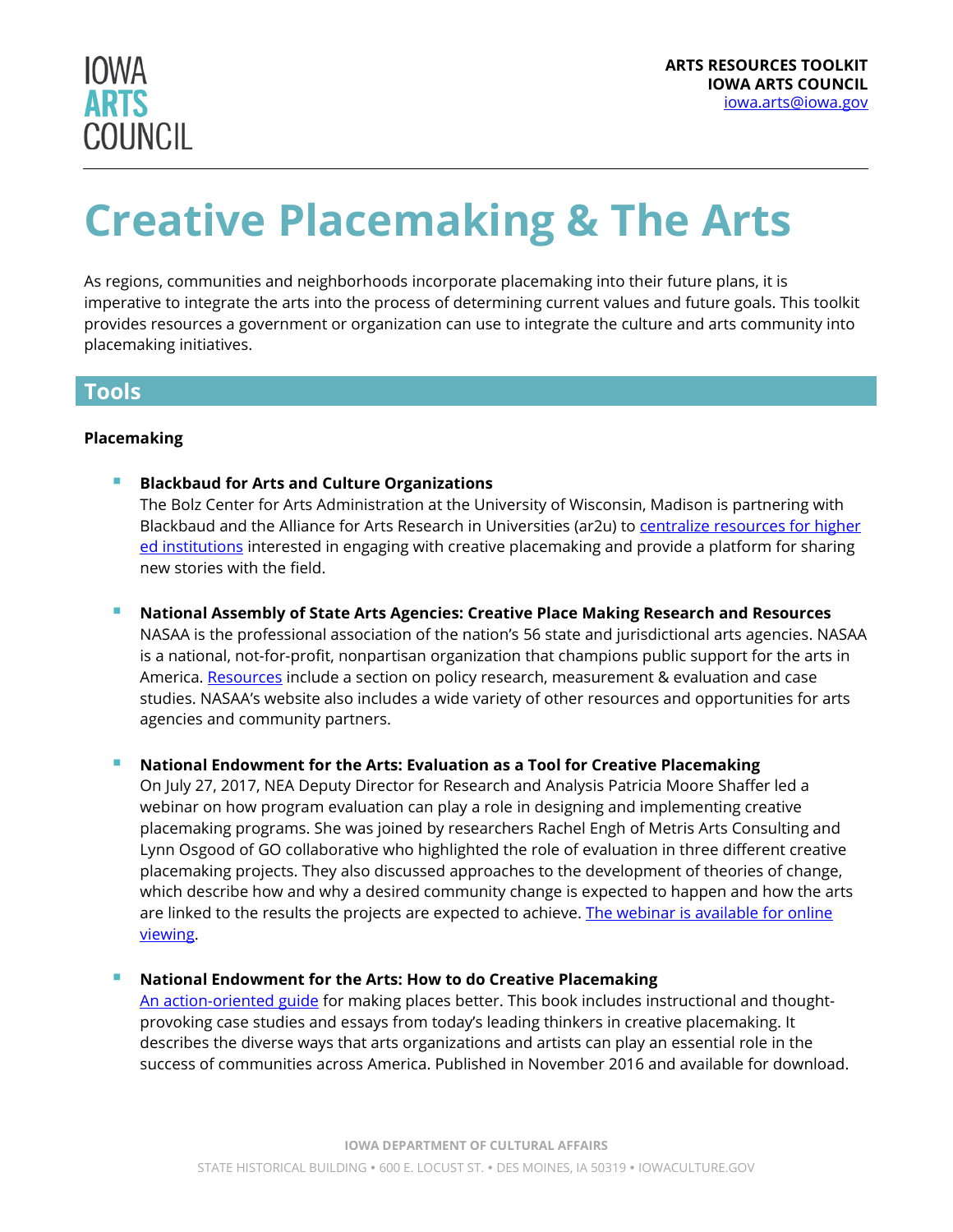#### **Project for Public Spaces: A Lesson on Creative Placemaking**

[This webinar](http://www.artscapediy.org/Resources/2014-Webinar-Series/Artscape-in-Conversation-Project-for-Public-Spaces.aspx) introduces the Placemaking approach for improving public spaces in communities through art and culture, with examples of successful projects from Project for Public Spaces, Inc. Project for Public Spaces is a global leader in pioneering and educating others on strategies for creating healthier neighborhoods, towns, and cities through the practice of Placemaking completing projects in over 3000 communities in 43 countries and all 50 US states. PPS' Placemaking approach helps citizens transform their public spaces into vital places that highlight local assets, spur rejuvenation and serve common needs.

#### **Rural Community**

#### **Art of the Rural**

[Platform](http://artoftherural.org/) for building the field of rural arts and contributing to the emerging rural arts and culture movement.

#### **F** Citizens' Institute on Rural Design

The Citizens' Institute on Rural Design™ (CIRD) provides communities [access to the resources](http://rural-design.org/) they need to convert their own good ideas into reality.

#### **Rural Placemaking: Making the Most of Creativity in Your Community**

This [issue of rural voices](http://www.ruralhome.org/storage/documents/rural-voices/rv-summer-2017.pdf) highlights a variety of Creative Placemaking initiatives across rural America including economic development in the Mississippi Delta, housing developer collaboration with arts groups and artists, and a tribal development project.

#### **Public Art**

- **Americans for the Arts: Public Art for Community Stakeholders** Community stakeholders, such as residents, neighborhood associations and business owners have questions about the role public art can play in their communities. [The materials included in this](http://www.americansforthearts.org/by-program/networks-and-councils/public-art-network/public-art-resource-center/community-stakeholders)  [section](http://www.americansforthearts.org/by-program/networks-and-councils/public-art-network/public-art-resource-center/community-stakeholders) of the Americans for the Arts website are designed to provide information for community stakeholders who are who want to learn more about public art. Resources include educational
- **Americans for the Arts: Public Art Network** [Database](http://www.americansforthearts.org/by-program/networks-and-councils/public-art-network/tools-resources) of awards, funding and opportunities for artists.
- 

## **Best Practice Goals and Guidelines for Public Art**

trainings, frequently asked questions, research and more.

Published by the Public Art Network Advisory Council, [Best Practice Goals and Guidelines](http://www.americansforthearts.org/by-program/reports-and-data/legislation-policy/naappd/best-practice-goals-and-guidelines) outlines the guidelines for the field in order to ensure a process that is ethical, fair, and reasonable for artists, curators/arts administrators, etc.

#### **Forecast Public Art**

This resource provides [information and examples](http://forecastpublicart.org/toolkit/) of all aspects of public art, from contemporary ideas, to a guide on the entire process.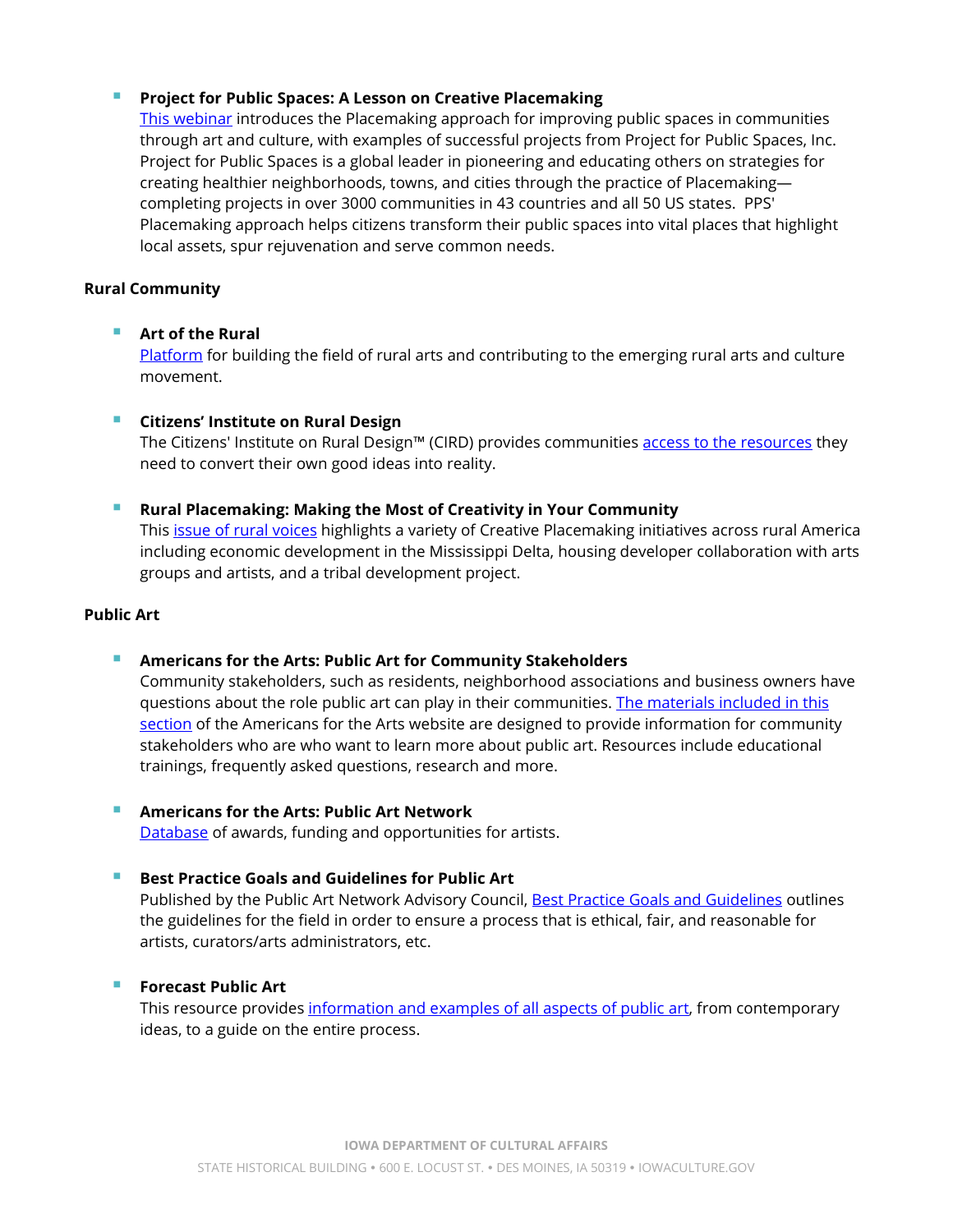**Jackson Hole Public Art: Public Art & Placemaking Toolkit for Rural Communities**

This [guide by Jackson Hole Public Art](http://2vu7r51wf6it1bb04v1tratk.wpengine.netdna-cdn.com/wp-content/uploads/2012/12/Places-of-possiblity-public-art-toolkit.pdf) outlines the nine steps required to set up a successful public art project. Considerations include how to assemble a team, conceptualize a soulful idea that reflects local assets and people, gain resident support, raise funding, commission an artist, and install the art. The resource also provides insight on art stewardship to ensure the art's longevity.

#### **Iowa Arts Council Resources**

#### **ArtUps**

These [free professional development events](https://iowaculture.gov/arts/tools-and-resources/professional-development/artups) presented by the Iowa Arts Council are designed for Iowa's artists, arts organizations, and communities. You can participate in online and in-person learning and networking opportunities to enhance the quality and capacity of the arts in Iowa as well as access the ArtUps archives to view past webinars. Have a topic you would like to see covered in a future ArtUp? Contact Iowa Arts Council staff with your request.

#### **Art Directories**

Arts activity is happening in every corner of the state. Use the [Arts Directories,](https://iowaculture.gov/arts/tools-resources/arts-directories) including Iowa Art Agencies and Iowa Art Festivals, to connect to resources near you. Contact the Iowa Arts Council with updates and suggestions for directories.

#### **Call for Artists**

If you are seeking an Iowan artist, send the details about your opportunity to Iowa Arts Council staff and the [call will be posted for artists.](https://iowaculture.gov/arts/opportunities/calls-for-artists) Additionally, if you are an artist looking for opportunities to create, exhibit or have your work recognizes, check the Iowa Arts Council calendar for upcoming calls for artists.

#### **Creative Solutions, Initiatives & Resources**

#### **Americans for the Arts: Arts & Economic Prosperity 5**

Americans for the Arts[' fifth study of the nonprofit arts and culture industry's impact](http://www.americansforthearts.org/by-program/reports-and-data/research-studies-publications/arts-economic-prosperity-5) on the economy. It documents the economic contributions of the arts in 341 diverse communities and regions across the country, representing all 50 states and the District of Columbia. Nationally, the nonprofit arts and culture industry generated \$166.3 billion of economic activity during 2015—\$63.8 billion in spending by arts and cultural organizations and an additional \$102.5 billion in eventrelated expenditures by their audiences. This activity supported 4.6 million jobs and generated \$27.5 billion in revenue to local, state, and federal governments (a yield well beyond their collective \$5 billion in arts allocations).

#### **Arts Midwest: Creating Connection**

Creating Connection is [a national social change movement](https://www.artsmidwest.org/programs/creating-connection) focused on advancing the position of arts, culture and creative expression in our nation. It builds on previous efforts to promote arts and culture, but is grounded in new research and a unique approach to building public will that creates change that stands the test of time. Arts Midwest includes on their website what the initiative has learned through a research report, presentations, training programs, workshops, and technical assistance opportunities.